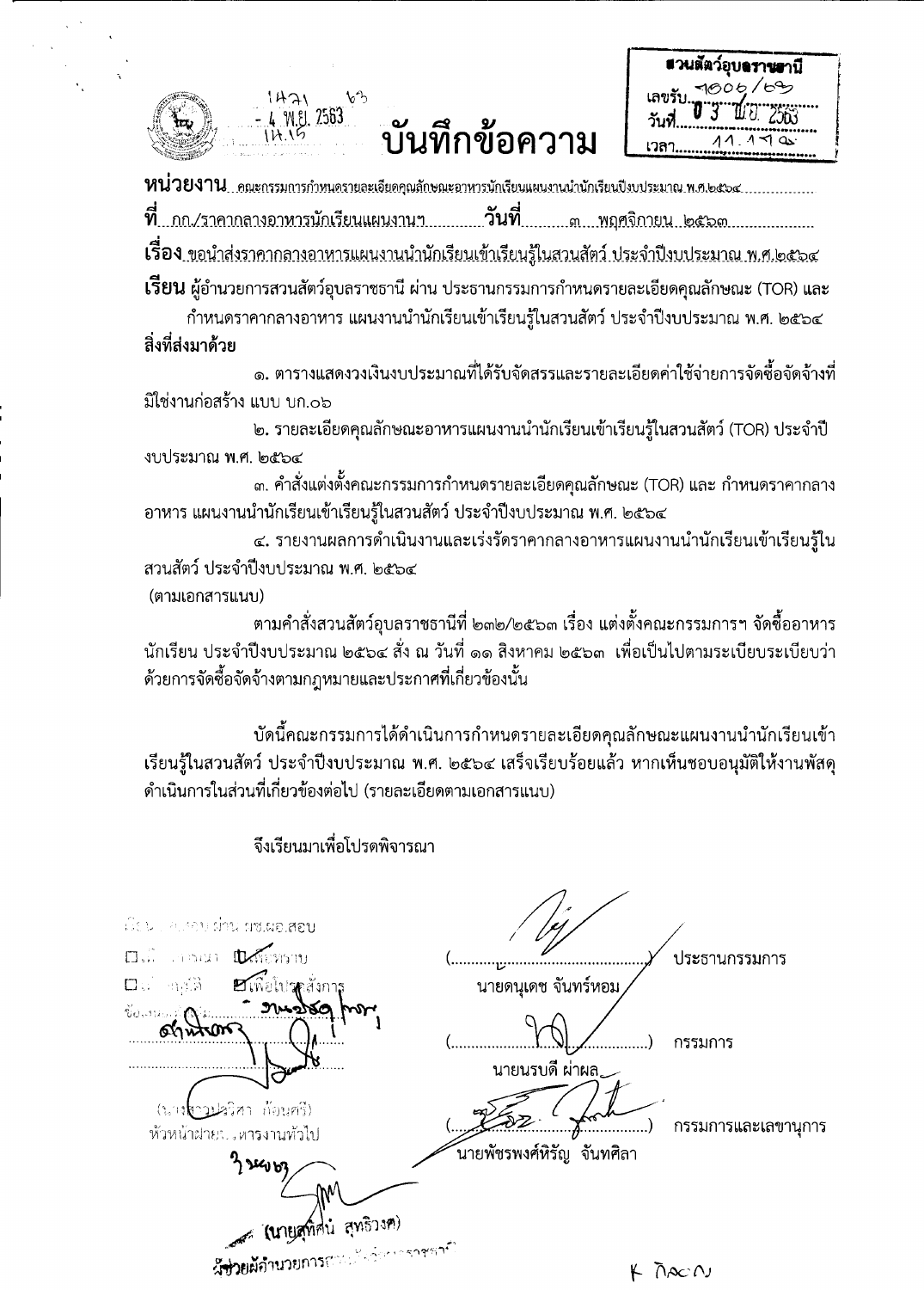

 $\bar{z}$ 

 $\mathcal{L}^{\text{max}}_{\text{max}}$  and  $\mathcal{L}^{\text{max}}_{\text{max}}$ 

 $\mathbf{1}$